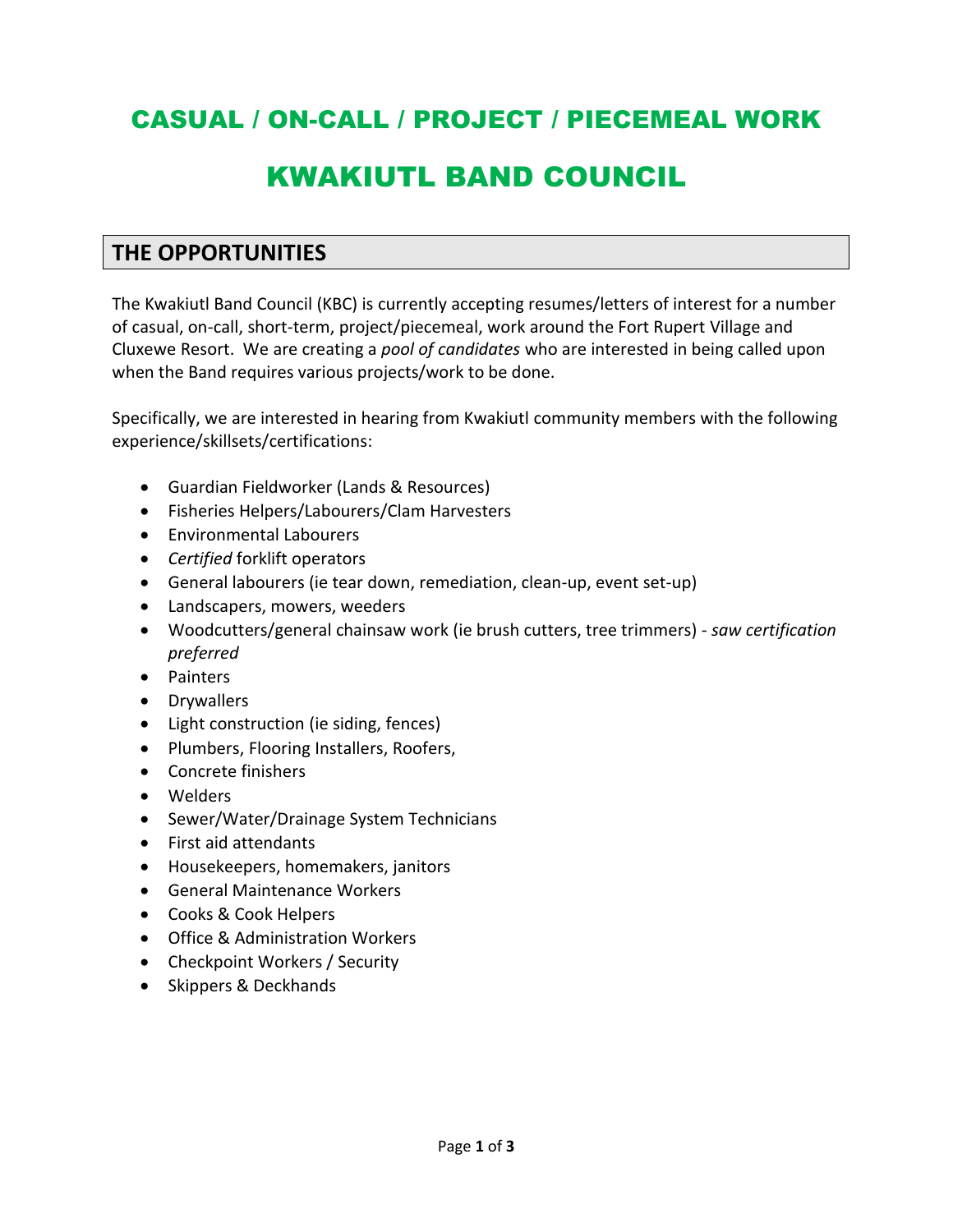#### **REQUIREMENTS**

- *Some of these jobs may require gov't or professional, licensing & certification(s)*
- Experience in the above areas is desirable
- Experience dealing with people/the public
- WHMIS, First Aid (or willing to obtain) would be a definite asset
- Knowledge of Kwakiutl cultural traditions, practices and protocols
- Criminal Record Check is mandatory
- **Must be self-motivated, accountable, and driven to get the work done**

## **KEY RELATIONSHIPS**

- Tradespeople from outside Kwakiutl Band (plumbers, electricians, experts in various fields)
- KBC dept. managers, supervisors, and staff
- All interested parties will report to the Band Manager
- KBC Community members

# **WORKING CONDITIONS**

- Lifting, carrying, walking, kneeling, sitting, squatting, crawling, running, stretching
- Work is performed indoors & outdoors in all weather conditions
- Evening and weekend work may be required on certain projects / issues involved
- Demanding physical work requiring heavy lifting (up to 50 lbs)
- **Strict adherence WorkSafe BC guidelines/regulations**
- Smoke free and scent-free environment
- Harassment and violence-free environment

**Term:** Short-term, contract, project, on-call, piecemeal work

**Compensation:** To be determined based on project/work involved

**Posted:** December 18, 2019

**Posting Updated:** March 19, 2021

**Competition Closes:** Ongoing recruitment. Filling positions as needed.